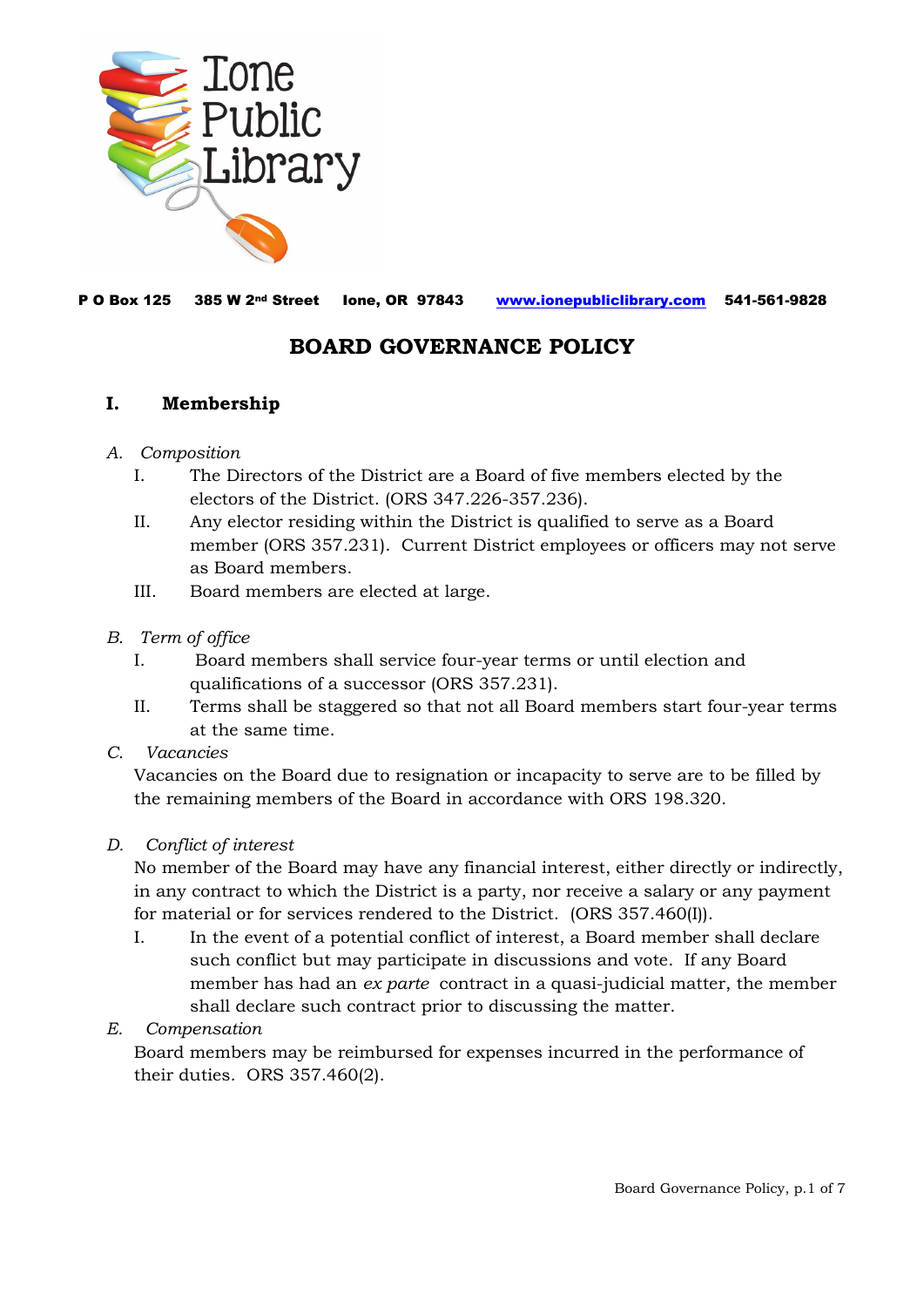#### *F. Interaction Agreement*

In its work together, the Board always shall seek the best outcomes for the District, its users, and its taxpayers. The Board shall listen carefully to one another and strive to hear the best elements of a suggestion. The Board shall seek to create an atmosphere where differences of opinion are expressed freely. The Board shall involve each other in discussions they have about the District to ensure that every one is able to make informed decisions. The Board shall speak carefully to respect the time and feelings of its volunteer colleagues. The Board shall celebrate its successes and persevere through difficult times.

#### *G. Board Candidates*

District staff shall cooperate impartially with candidates for the Board and provide them with information about Board policies, administrative regulations, and other aspects of the operation of the District.

#### *H. Orientation of new Board members*

The Board and District staff shall assist each new member-elect and appointee to understand the Board's functions, policies, and procedures before s/he takes office.

### **II. Officers**

### A. *Officers and duties*

- I. The officers of the Board shall be a President, Vice-President, and Secretary.
- II. The President shall perform those duties prescribed by this policy, the Oregon Revised Statutes, and the parliamentary authority. The President's role as Presiding officer of the Board does not affect the president's right to vote. The President shall sign official district documents on behalf of the Board when authorized by the Board.
- III. The Vice President shall have the powers and duties of the President in his/ her absence.
- IV. In the absence of the President and Vice-President, the remaining three members shall elect a temporary Presiding Officer.
- V. The Library Director or his/her designee shall serve as Secretary of the District. The Director may delegate any of the secretary's duties to staff. The Secretary shall perform those duties prescribed by this policy, the Oregon Revised Statutes, and the parliamentary authority. The Secretary is an *ex-officio,* non-voting member of the Board. (ORS 357.226.)

#### B. *Nominations and elections*

- I. Nominations for President and Vice-President shall be taken from the floor during the first regular meeting in July.
- II. Elections shall be held by voice vote. The candidate receiving a majority of votes cast shall be elected.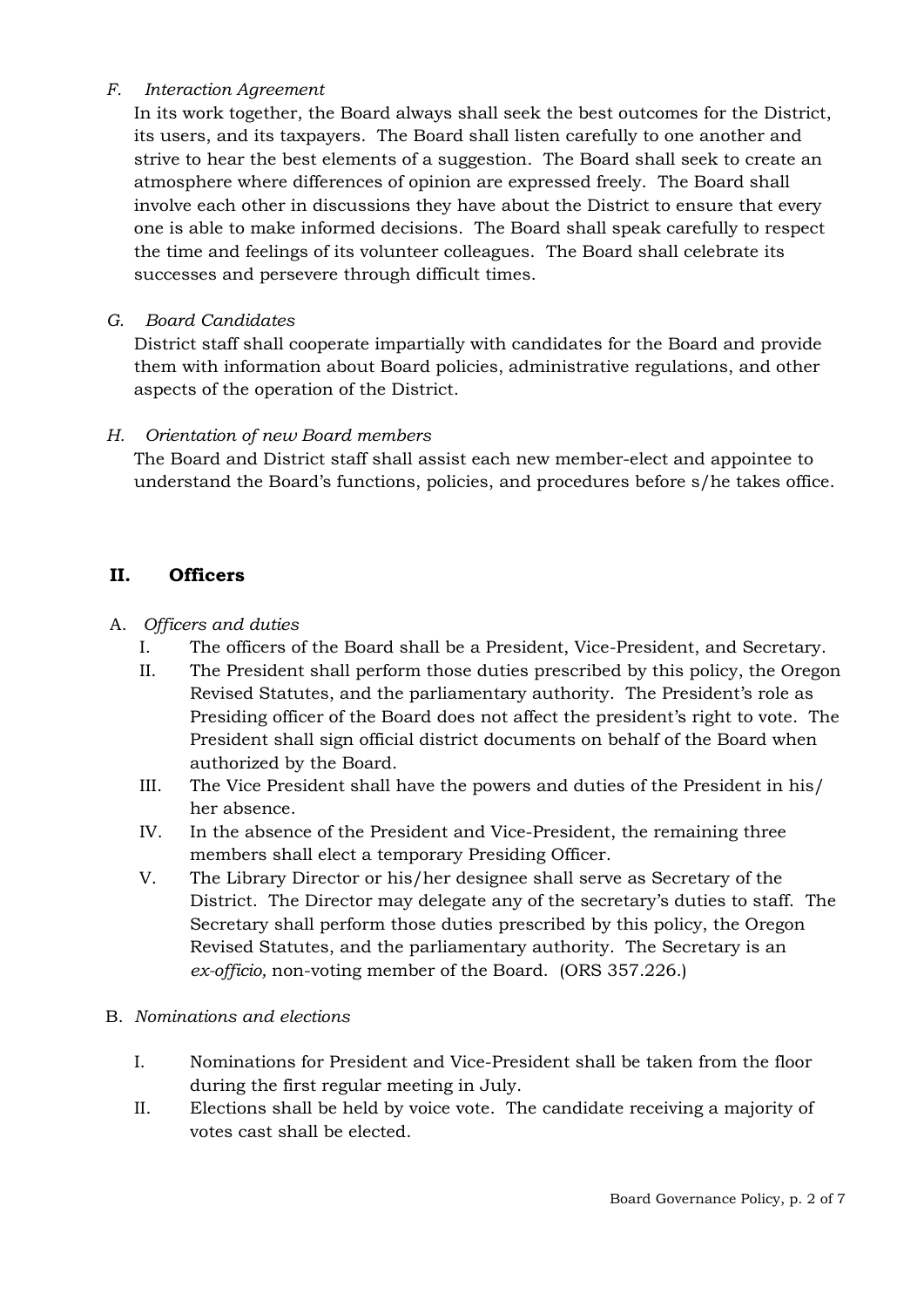C. *Term of office*

The President and Vice-President shall serve for one year or until their successors are elected. Their term of office shall begin upon election.

D. *Vacancies*

A vacancy in the President or Vice-President position shall be filled by the Board for the unexpired portion of the term of the vacant office at the next regular or special meeting.

 E. The majority (three members) of the full Board is necessary to adopt a motion, resolution, ordinance, or to take any other action.

### **III. Responsibilities**

- A. The Board shall:
	- I. Formulate District policies.
	- II. Take action as necessary for operation of the District by use of ordinances, resolutions, and motions.
	- III. Appoint the Library Director, who shall be the executive and administrative officer of the District.
	- IV. Supervise the Library Director and oversee District operations.
	- V. Employ all necessary agents and assistants.
	- VI. Arrange for legal representation and consultation. Legal counsel shall report to and be responsible to the Board but shall communicate with the Board primarily through the President and Library Director. Individual Board members shall refrain from communicating with legal counsel without the consent of the President or explicit Board direction.
	- VII. Arrange for deposit and distribution of tax funds, grant monies, and Donations. (ORS 357.276)
	- VIII. Oversee budget
		- a. Establish a Budget Committee. (ORS 294.336)
		- b. Appoint a Budget officer who shall prepare or supervise the preparation of the budget document under the direction of the Board. (ORS 294.331)
		- c. Approve the annual budget and assess, levy, and collect property taxes (including setting the tax rate within the limits approved by the electors) as per ORS 357.261(3)
		- d. Oversee District finances.
	- IX. Refer tax measures to the voters. (ORS 357.261(9)).
	- X. Approve all contracts.
	- XI. Approve employee salary schedules and benefits.
	- XII. Appoint committees as needed for the operation of the District. Committees have no powers except those delegated by the Board.
	- XIII. Take other such action as consistent with Oregon law including ORS 357.261, as the Board deems appropriate.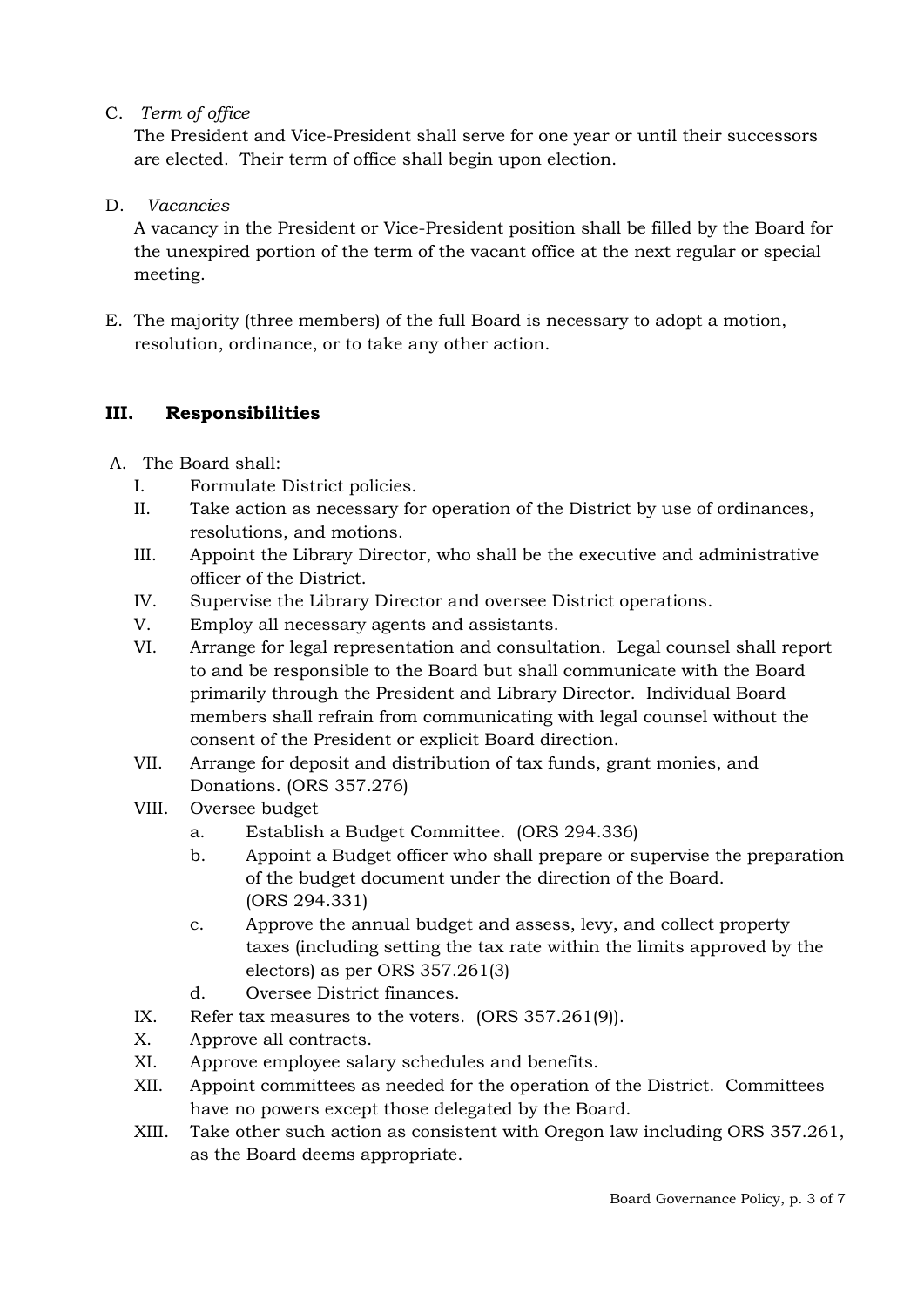- B. *Limitations on individual Board members*
	- I. Board members have no individual powers separate from the powers of the Board and have no authority to act individually without authorization from the Board.
	- II. A Board member shall act as a spokesperson for the Board only when so designated. When not representing the agreed position of the Board, members must identify their statements as their personal opinions and not those of the Board.
	- III. The Board, by majority vote of the full Board, may suspend all or a portion of these policies and procedures, provided that such suspension is consistent with Oregon law.

## **IV. Meetings**

### A. *Public meeting law*

All Board meetings and work sessions shall be conducted in accordance with Oregon Public Meetings Law.

- I. All meetings of the Board shall be open to the public except as otherwise Provided by Oregon Public Meetings Law.
- II. Every regular and special meeting and work session shall include opportunity for public comment. The presiding officer may limit the length of public comment and may revoke permission to speak if a speaker's comments are unduly repetitive or disruptive.
- B. *Regular meetings*

Regular meetings of the Board shall be held monthly on a regularly-scheduled day of the month. The day and time shall be set by resolution annually during the regular meeting in July.

- I. The Board may cancel or reschedule the date or dates of regular meetings as it deems fit, subject to the notice provisions of the Oregon Revised Statutes.
- C. *Work sessions*

Work sessions of the Board may be called by the President or by three Board members.

- I. Subjects discussed at a work session shall be limited to the agenda items for the work session.
- II. Final decisions shall not be made at a work session.
- III. A work session may be held in conjunction with a regular meeting or a special meeting. Final action may be taken at a regular or special meeting held in conjunction with a work session or at the next regular or special meeting.

### D. *Special meetings*

Special meetings may be held at the request of the President or any three members of the Board. If the President is absent from the District, special board meetings may be held at the request of the Vice-President. No special meeting shall be held upon less than twenty-four hours public notice.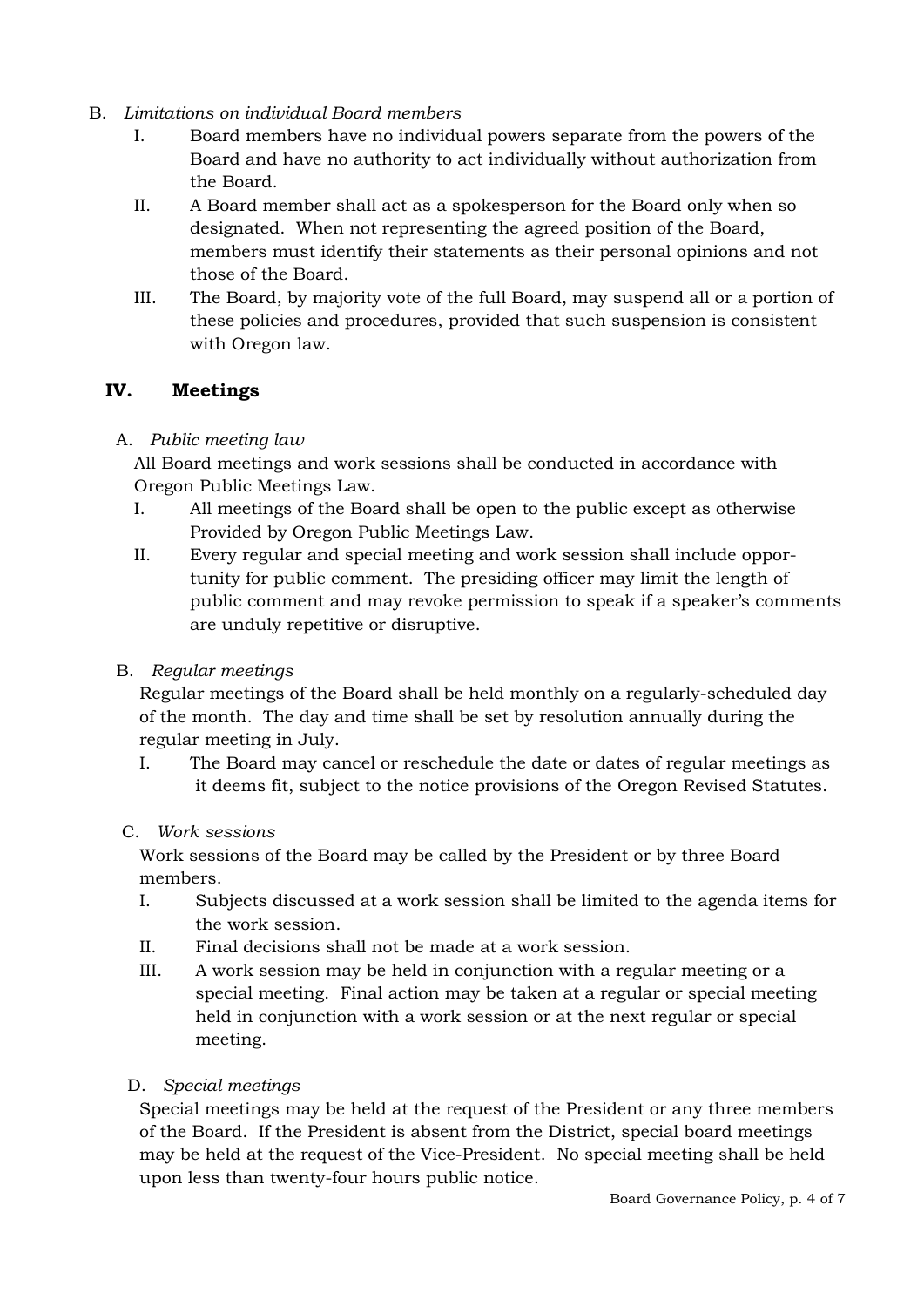#### E. *Emergency meetings*

 Emergency meetings may be held at the request of persons entitled to call special meetings, upon less than twenty-four hours notice in cases of emergency. An emergency exists where there are objective circumstances that create a real and substantial risk of harm to the District if actions is delayed. The caller(s) of the meeting shall state the reasons for calling it and why it could not be delayed. The Board shall then determine if the reasons are sufficient to hold an emergency meeting and the minutes for such a meeting shall describe the emergency justifying less than 24 hours' notice. Only business related directly to the emergency shall be conducted at an emergency meeting.

#### F. *Executive sessions*

- I. Shall be held in accordance with Oregon Public Meetings Law.
- II. The applicable statute must be stated prior to the meeting.
- III. The Board shall not make any final decisions during executive session.
- IV. Board members, staff, media representatives, and other persons present shall not discuss or disclose executive session proceedings outside of the executive session without prior authorization of the Board as a whole.

#### G. *Location*

All Board meetings shall be held within the geographic boundaries of the District, except for training sessions held without any deliberative action.

#### H. *Quorum*

A majority of the Board (3 members) shall constitute a quorum.

I. *Agenda*

The agenda shall be set by the Library Director in consultation with the President. Meetings should generally stay on published agenda topics, although by agreement with a majority of the Board members additional topics may be added to the agenda.

J*. Notice*

Notice of the time, place, and principal subjects shall be given for all meetings as soon as is feasible. Notices shall be sent to Board members, local media, persons who have requested notice in writing, and any persons who the District knows may have a special interest in a particular action, unless such notification would be unduly burdensome or expensive. The agenda shall also be posted at all District library branches. Notice for meetings called only to hold executive sessions shall be given in the same manner as notice for other meetings set forth above, except that the notice need only indicate the general subject matter to be considered at the executive session and the statutory basis for calling it.

### K. *Accessibility*

- I. No meeting shall be held in any place where discrimination on the basis of race, creed, color, sex, age, national origin, or disability is practiced. All meetings shall be held in places accessible to the handicapped.
- II. The District shall provide upon request interpreters for the hearing impaired as provided for by Oregon Public Meetings Law.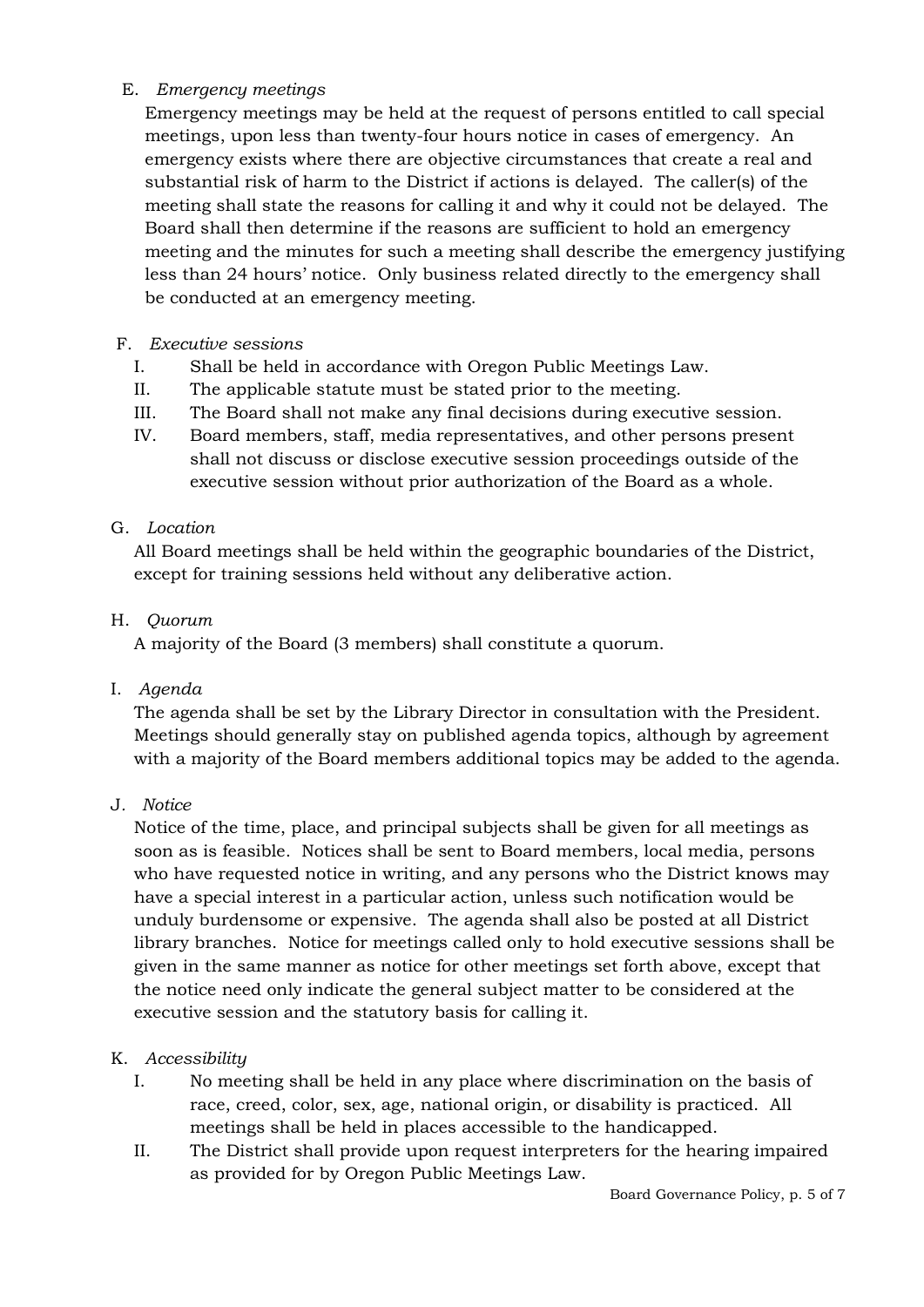### L. *Minutes*

Minutes must be kept of all Board meetings and Board-appointed committee meetings. Minutes shall include a list of present Board members, all motions, proposals, resolutions, orders, ordinances, and measures proposed and their disposition, results of all votes, including the vote of each member by name, and the substance of any discussion on any matter. Minutes for executive sessions shall be kept and retained separately.

### M. *Planning session*

The Board will undertake an annual planning session.

### N. *Virtual participation*

Except for hearings on quasi-judicial matters and executive sessions, members may participate in meetings via teleconference, videoconference, web conference, or other technologies allowing synchronous communication among members. Notice and opportunity for public access shall be provided when meetings are conducted by electronic means.

## **V. Committees**

### A. *Budget Committee*

The Budget Committee shall be a standing committee of the Board.

- I. The committee shall consist of the five members of the Board and five appointed electors within the District. Appointed members cannot be officers or employees of the District.
- II. Committee members shall serve for three years. Their terms shall be staggered so that as near as possible one third of the terms of the appointed members shall end each year.
- III. Appointed members may not receive any compensation for their services on the committee.
- IV. A vacancy on the committee shall be filled by the Board for the unexpired portion of the term of the vacant position at the next regular or special meeting.

### B. *Special committees*

- I. Special committees may be appointed at the discretion of the Board or President as necessary to assist the Board in accomplishing its purposes.
- II. Special committee members need not be members of the Board.

## C. *Public meeting rules*

Meetings of Board committees are subject to the Oregon Public Meetings Law.